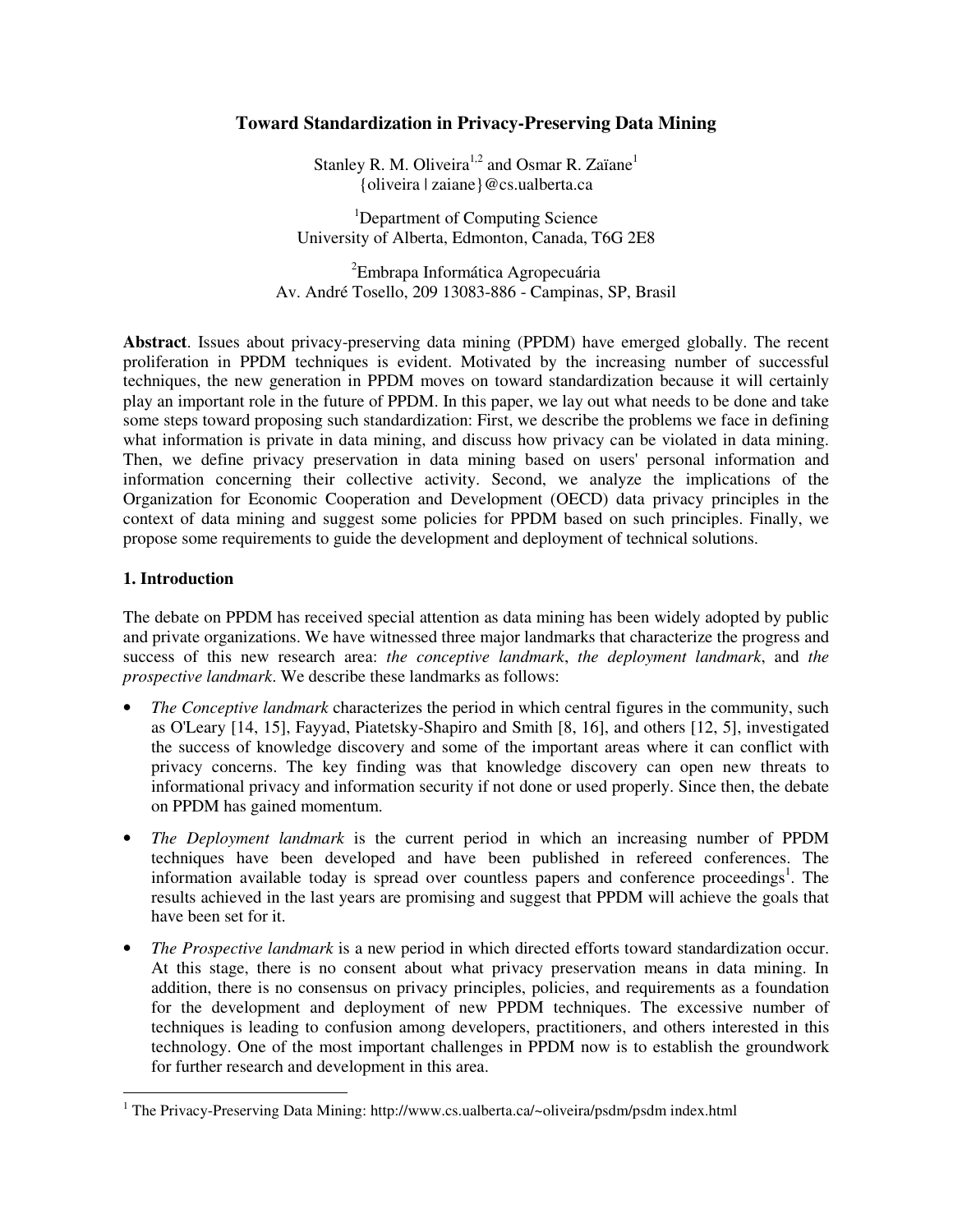Currently, one of the most important challenges in PPDM is to put forward standardization issues in PPDM because they will play a significant role in the future of this new area. In this paper, we lay out what needs to be done and take some steps toward proposing such standardization. Our contributions in this paper can be summarized as follows: a) we describe the problems we face in defining what information is private in data mining, and discuss how privacy can be violated in data mining; b) we define privacy preservation in data mining based on users' personal information and information concerning their collective activity; c) we describe the general parameters for characterizing scenarios in PPDM; d) we analyze the implications of the Organization for Economic Cooperation and Development (OECD) data privacy principles in knowledge discovery; e) we suggest some policies for PPDM based on instruments accepted world-wide; and f) we propose some requirements for the development of technical solutions and to guide the deployment of new technical solutions.

The effort described in this paper is by no means meant to be complete and comprehensive. Rather, our primary goal is to stir up the discussion on consensus about definition, requirements, principles and policies in PPDM. We argue that this line of work will eventually lead to standardization in PPDM.

This paper is organized as follows. In Section 2, we describe the problems we face in defining privacy for data mining. In Section 3, we describe some issues related to PPDM, such as privacy violation, and privacy definitions. In Section 4, we analyze the OECD principles in the context of data mining. We also suggest some policies for PPDM based on instruments accepted world-wide. In Section 5, we propose some privacy requirements for the development and deployment of technical solutions. Related work is reviewed in Section 6. Finally, Section 7 presents our conclusions.

#### **2. Problems in Defining Privacy**

Analyzing what right to privacy means is a fraut with problems, such as the exact definition of privacy, whether it constitutes a fundamental right, and whether people are and/or should be concerned with it. Several definitions of privacy have been given, and they vary according to context, culture, and environment. For instance, in an 1890 paper [22], Warren & Brandeis defined privacy as "the right to be alone." Later, in a paper published in 1967 [23], Westin defined privacy as "the desire of people to choose freely under what circumstances and to what extent they will expose themselves, their attitude, and their behavior to others". Schoeman [20] defined privacy as "the right to determine what (personal) information is communicated to others" or "the control an individual has over information about himself or herself." More recently, Garfinkel [9] stated that "privacy is about self-possession, autonomy, and integrity." On the other hand, Rosenberg argues that privacy may not be a right after all but a taste [18]: "If privacy is in the end a matter of individual taste, then seeking a moral foundation for it — beyond its role in making social institutions possible that we happen to prize will be no more fruitful than seeking a moral foundation for the taste for truffles."

The above definitions suggest that, in general, privacy is viewed as a social and cultural concept. However, with the ubiquity of computers and the emergence of the Web, privacy has also become a digital problem [17]. With the Web revolution and the emergence of data mining, privacy concerns have posed technical challenges fundamentally different from those that occurred before the information era. In the information technology era, privacy refers to the right of users to conceal their personal information and have some degree of control over the use of any personal information disclosed to others [6, 1, 10].

Clearly, the concept of privacy is often more complex than realized. In particular, in data mining, the definition of privacy preservation is still unclear, and there is very little literature related to this topic. A notable exception is the work presented in [3], in which PPDM is defined as "getting valid data mining results without learning the underlying data values." However, at this point, each existing PPDM technique has its own privacy definition. Our primary concern about PPDM is that mining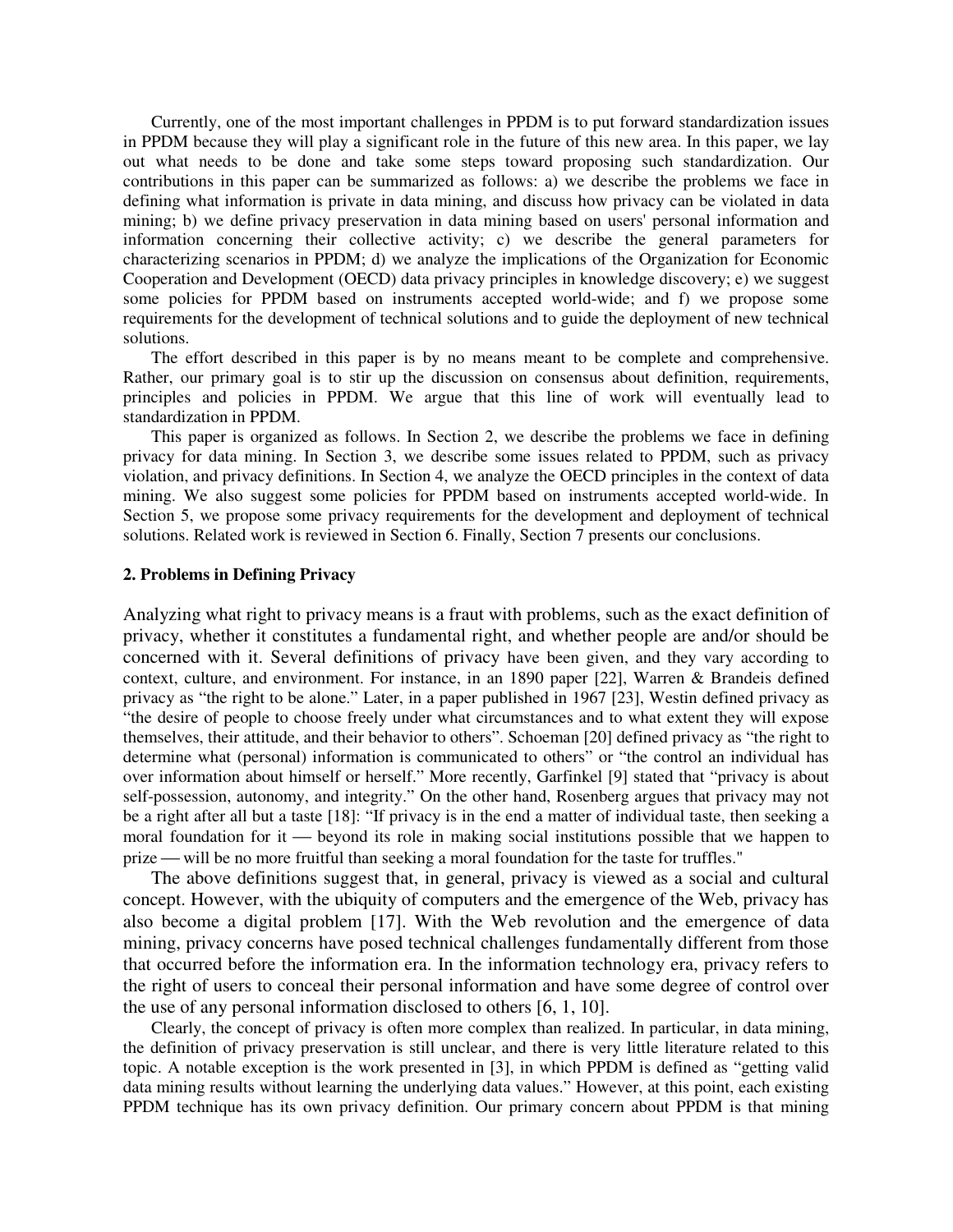algorithms are analyzed for the side effects they incur in data privacy. Therefore, our definition for PPDM is close to those definitions in [20, 3] *PPDM encompasses the dual goal of meeting privacy requirements and providing valid data mining results*. Our definition emphasizes the dilemma of balancing privacy preservation and knowledge disclosure.

# **3. Privacy-Preserving Data Mining**

# **3.1 Privacy Violation in Data Mining**

Understanding privacy in data mining requires understanding how privacy can be violated and the possible means for preventing privacy violation. In general, one major factor contributes to privacy violation in data mining: *data misuse*.

Users' privacy can be violated in different ways and with different intentions. Although data mining can be extremely valuable in many applications (e.g., business, medical analysis, etc), it can also, in the absence of adequate safeguards, violate informational privacy. Privacy can be violated if personal data are used for other purposes subsequent to the original transaction between an individual and an organization when the information was collected.

One of the sources of privacy violation is called data magnets [17]. Data magnets are techniques and tools used to collect personal data. Examples of data magnets include explicitly collecting information through on-line registration, identifying users through IP addresses, software downloads that require registration, and indirectly collecting information for secondary usage. In many cases, users may or may not be aware that information is being collected or do not know how that information is collected [7, 13]. Worse is the privacy invasion occasioned by secondary usage of data when individuals are unaware of "behind the scenes" uses of data mining techniques [11]. In particular, personal data can be used for secondary usage largely beyond the users' control and privacy laws. This scenario has led to an uncontrollable privacy violation not because of data mining itself, but fundamentally because of the misuse of data.

### **3.2 Defining Privacy Preservation in Data Mining**

In general, privacy preservation occurs in two major dimensions: users' personal information and information concerning their collective activity. We refer to the former as individual privacy preservation and the latter as collective privacy preservation, which is related to corporate privacy in [3].

- **Individual privacy preservation**: The primary goal of data privacy is the protection of personally identifiable information. In general, information is considered personally identifiable if it can be linked, directly or indirectly, to an individual person. Thus, when personal data are subjected to mining, the attribute values associated with individuals are private and must be protected from disclosure. Miners are then able to learn from global models rather than from the characteristics of a particular individual.
- **Collective privacy preservation**: Protecting personal data may not be enough. Sometimes, we may need to protect against learning sensitive knowledge representing the activities of a group. We refer to the protection of sensitive knowledge as collective privacy preservation. The goal here is quite similar to that one for statistical databases, in which security control mechanisms provide aggregate information about groups (population) and, at the same time, should prevent disclosure of confidential information about individuals. However, unlike as is the case for statistical databases, another objective of collective privacy preservation is to preserve strategic patterns that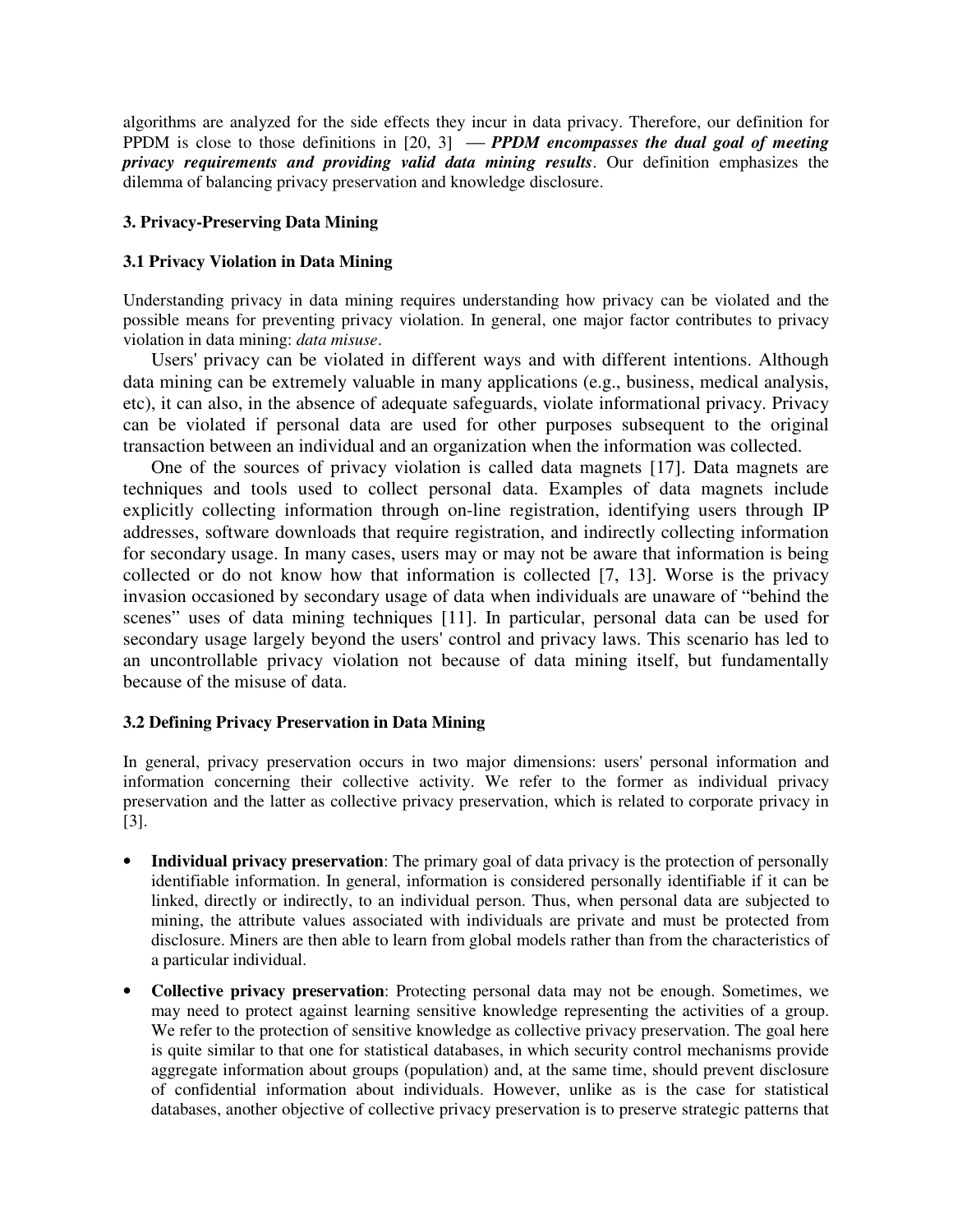are paramount for strategic decisions, rather than minimizing the distortion of all statistics (e.g., bias and precision). In other words, the goal here is not only to protect personally identifiable information but also some patterns and trends that are not supposed to be discovered.

In the case of collective privacy preservation, organizations have to cope with some interesting conflicts. For instance, when personal information undergoes analysis processes that produce new facts about users' shopping patterns, hobbies, or preferences, these facts could be used in recommender systems to predict or affect their future shopping patterns. In general, this scenario is beneficial to both users and organizations. However, when organizations share data in a collaborative project, the goal is not only to protect personally identifiable information but also some strategic patterns. In the business world, such patterns are described as the knowledge that can provide competitive advantages, and therefore must be protected [21]. More challenging is to protect the knowledge discovered from confidential information (e.g., medical, financial, and crime information). The absence of privacy safeguards can equally compromise individuals' privacy. While violation of individual privacy is clear, violation of collective privacy can lead to violation of individual's privacy.

### **3.3 Characterizing Scenarios in PPDM**

Before describing the general parameters for characterizing scenarios in PPDM, let us consider two real-life examples where PPDM poses different constraints:

- **Scenario** 1: A hospital shares some data for research purposes (e.g., concerning a group of patients who have a similar disease). The hospital's security administrator may suppress some identifiers (e.g., name, address, phone number, etc) from patient records to meet privacy requirements. However, the released data may not be fully protected. A patient record may contain other information that can be linked with other datasets to re-identify individuals or entities [19]. How can we identify groups of patients with a similar disease without revealing the values of the attributes associated with them?
- **Scenario 2**: Two or more companies have a very large dataset of records on their customers' buying activities. These companies decide to cooperatively conduct association rule mining on their datasets for their mutual benefit since this collaboration brings them an advantage over other competitors. However, some of these companies may not want to share some strategic patterns hidden within their own data (also called restrictive association rules) with the other parties. They would like to transform their data in such a way that these restrictive association rules cannot be discovered but others can be. Is it possible for these companies to benefit from such collaboration by sharing their data while preserving some restrictive association rules?

Note that the above scenarios describe different privacy preservation problems. Each scenario poses a set of challenges. For instance, scenario 1 is a typical example of individual's privacy preservation, while scenario 2 refers to collective privacy preservation. How can we characterize scenarios in PPDM? One alternative is to describe them in terms of general parameters. In [4], some parameters are suggested:

- **Outcome:** Refers to the desired data mining results. For instance, someone may look for association rules identifying relationships among attributes, or relationships among customers' buying behaviors as in scenario 2, or may even want to cluster data as in scenario 1.
- **Data Distribution**: How are the data available for mining: are they centralized or distributed across many sites? In the case of data distributed throughout many sites, are the entities described with the same schema in all sites (horizontal partitions), or do different sites contain different attributes for one entity (vertical partitions)?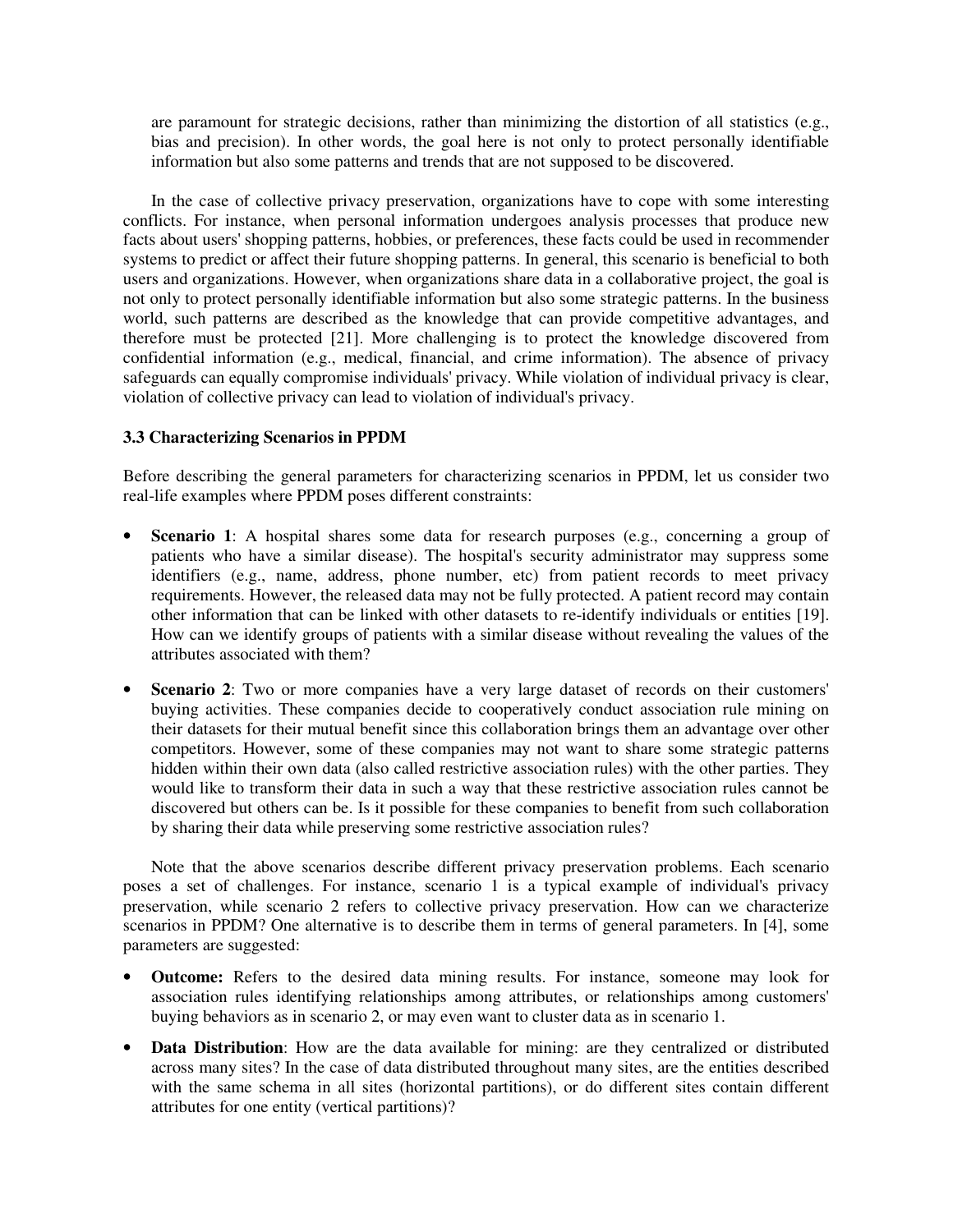• **Privacy Preservation**: What are the privacy preservation requirements? If the concern is solely that values associated with an individual entity not be released (e.g., personal information), techniques must focus on protecting such information. In other cases, the notion of what constitutes "sensitive knowledge" may not be known in advance. This would lead to human evaluation of the intermediate results before making the data available for mining.

# **4. Principles and Policies for PPDM**

# **4.1 The OECD Privacy Guidelines**

World-wide, privacy legislation, policies, guidelines, and codes of conduct have been derived from the set of principles established in 1980 by the  $OECD<sup>2</sup>$ . They represent the primary components for the protection of privacy and personal data, comprising a commonly understood reference point. A number of countries have adopted these principles as statutory law, in whole or in part. The OECD Privacy Guidelines outline the following basic principles:

- **1. Collection Limitation Principle**: There should be limits to the collection of personal data and any such data should be obtained by lawful and fair means and, where appropriate, with the knowledge or consent of the data subject (consumer).
- **2. Data Quality Principle**: Personal data should be relevant to the purposes for which they are to be used, and, to the extent necessary for those purposes, should be accurate, complete and up-to-date.
- **3. Purpose Specification Principle**: The purposes for which personal data are collected should be specified not later than at the time of data collection and the subsequent use limited to the fulfillment of those purposes or such others as are not incompatible with those purposes and as are specified on each occasion of change of purpose.
- **4. Use Limitation Principle**: Personal data should not be disclosed, made available or otherwise used for purposes other than those specified in accordance with [the Purpose Specification Principle] except: (a) with the consent of the data subject; or (b) by the authority of law.
- **5. Security Safeguards Principle**: Personal data should be protected by reasonable security safeguards against such risks as loss or unauthorized access, destruction, use, modification, or disclosure of data.
- **6. Openness Principle**: There should be a general policy of openness about developments, practices, and policies with respect to personal data. Means should be readily available for establishing the existence and nature of personal data, and the main purposes of their use, as well as the identity and usual residence of the data controller (e.g., a public or a private organization).
- **7. Individual Participation Principle**: An individual should have the right: a) to obtain from a data controller, or otherwise, confirmation of whether or not the data controller has data relating to him; b) to have communicated to him, data relating to him within a reasonable time; at a charge, if any, that is not excessive; in a reasonable manner; and in a form that is readily intelligible to him; c) to be given reasons if a request made under subparagraphs (a) and (b) is denied, and to be able to challenge such denial; and d) to challenge data relating to him and, if the challenge is successful to have the data erased, rectified, completed, or amended.
- **8. Accountability Principle**: A data controller should be accountable for complying with measures which give effect to the principles stated above.

<sup>&</sup>lt;sup>2</sup> Privacy Online - OECD Guidance on Policy and Practice. http://www.oecd.org/dataoecd/33/43/2096272.pdf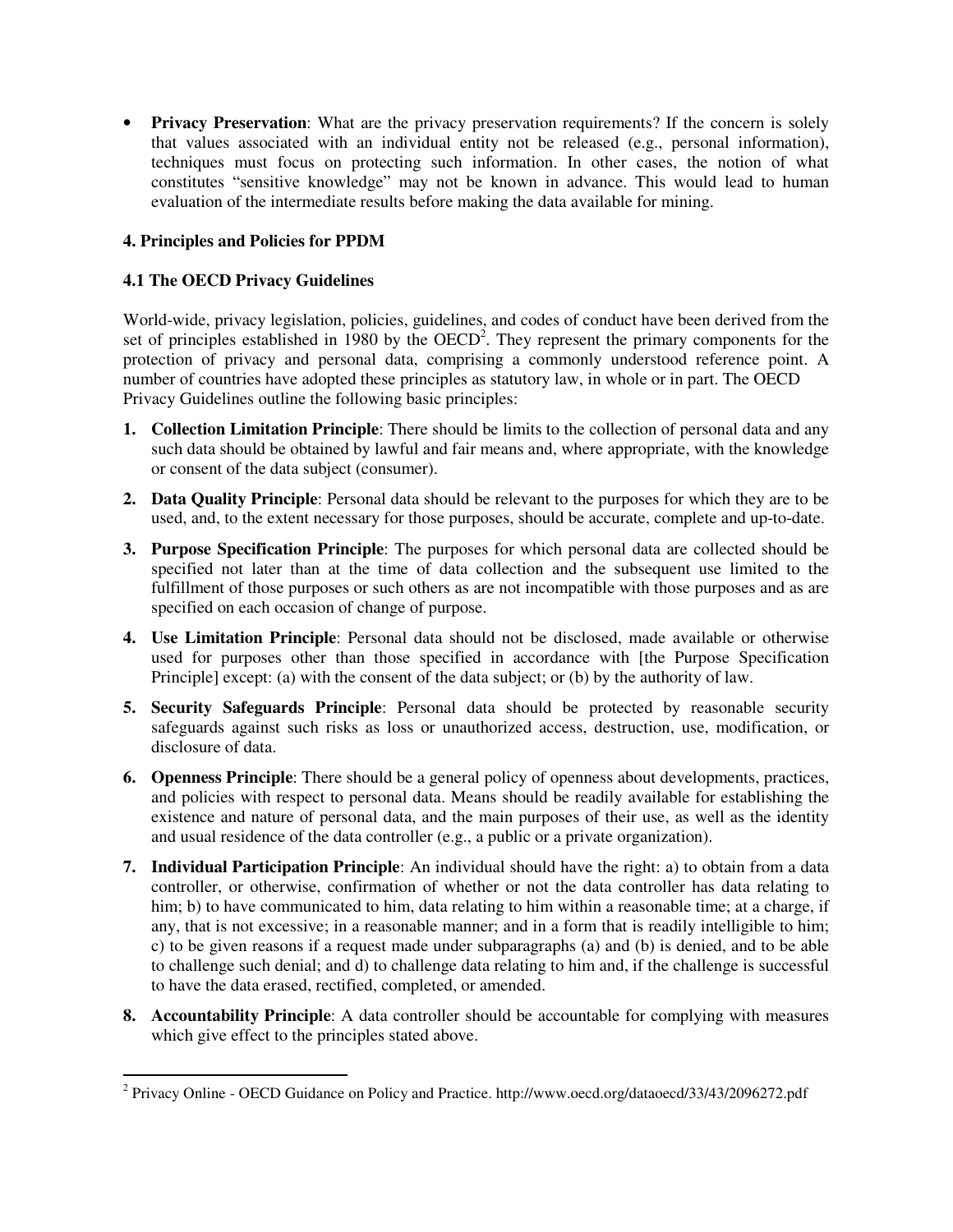### **4.2 The implications of the OECD Privacy Guidelines in PPDM**

We now analyze the implications of the OECD principles in PPDM. Then we suggest which principles should be considered absolute principles in PPDM.

- **1. Collection Limitation Principle**: This principle states that some very sensitive data should not be held at all. Collection limitation is too general in the data mining context incurring in two grave consequences: a) the notion of "very sensitive" is sometimes unclear and may differ from country to country, leading to vague definitions; b) limiting the collection of data may make the data useless for knowledge discovery. Thus, this principle seems to be unenforceable in PPDM.
- **2. Data Quality Principle**: This principle is related to the pre-processing stage in data mining in which data cleaning routines are applied to resolve inaccuracy and inconsistencies. Somehow, this principle is relevant in the preprocessing stage of knowledge discovery. However, most PPDM techniques assume that the data are already in an appropriate form to mine.
- **3. Purpose Specification Principle**: This principle is the fundamental basis of privacy. Individuals should be informed of the purposes for which the information collected about them will be used, and the information must be used solely for that purpose. In other words, restraint should be exercised when personal data are collected. This principle is extremely relevant in PPDM.
- **4. Use Limitation Principle**: This principle is closely related to the purpose specification principle. Use limitation is perhaps the most difficult principle to address in PPDM. This principle states that the purpose specified to the data subject (consumer) at the time of the collection restricts the use of the information collected, unless the data subject has provided consent for additional uses. This principle is also fundamental in PPDM.
- **5. Security Safeguards Principle**: This principle is basically irrelevant in the case of data privacy, but relevant for database security. Security safeguards principle is typically concerned with keeping sensitive information (e.g., personal data) out of the hands of unauthorized users, which ensures that the data is not modified by users who do not have permission to do so. This principle is unenforceable in the context of PPDM.
- **6. Openness Principle**: This principle, also called transparency, states that people have the right to know what data about them have been collected, who has access to the data, and how the data are being used. In other words, people must be aware of the conditions under which their information is being kept and used. However, data mining is not an open and transparent activity requiring analysts to inform individuals about particular derived knowledge, which may inhibit the use of data. This principle is equally important in PPDM.
- **7. Individual Participation Principle**: This principle suggests that data subjects should be able to challenge the existence of information gained through data mining applications. Since knowledge discovery is not openly apparent to data subjects, the data subjects are not aware of knowledge discoveries related to them. While debatably collected individual information could belong to individuals, one can argue that collective information mined from databases belongs to organizations that hold such databases. In this case, the implications of this principle for PPDM should be carefully weighed; otherwise, it could be too rigid in PPDM applications.
- **8. Accountability Principle**: This principle states that data controllers should inform data subjects of the use and findings from knowledge discovery. In addition, data controllers should inform individuals about the policies regarding knowledge discovery activities, including the consequences of inappropriate use. Some countries (e.g., the UK, Japan, Canada) that have adopted the OECD privacy principles do not consider this principle since it is not limited in scope, area, or application. Thus, the accountability principle is too general for PPDM.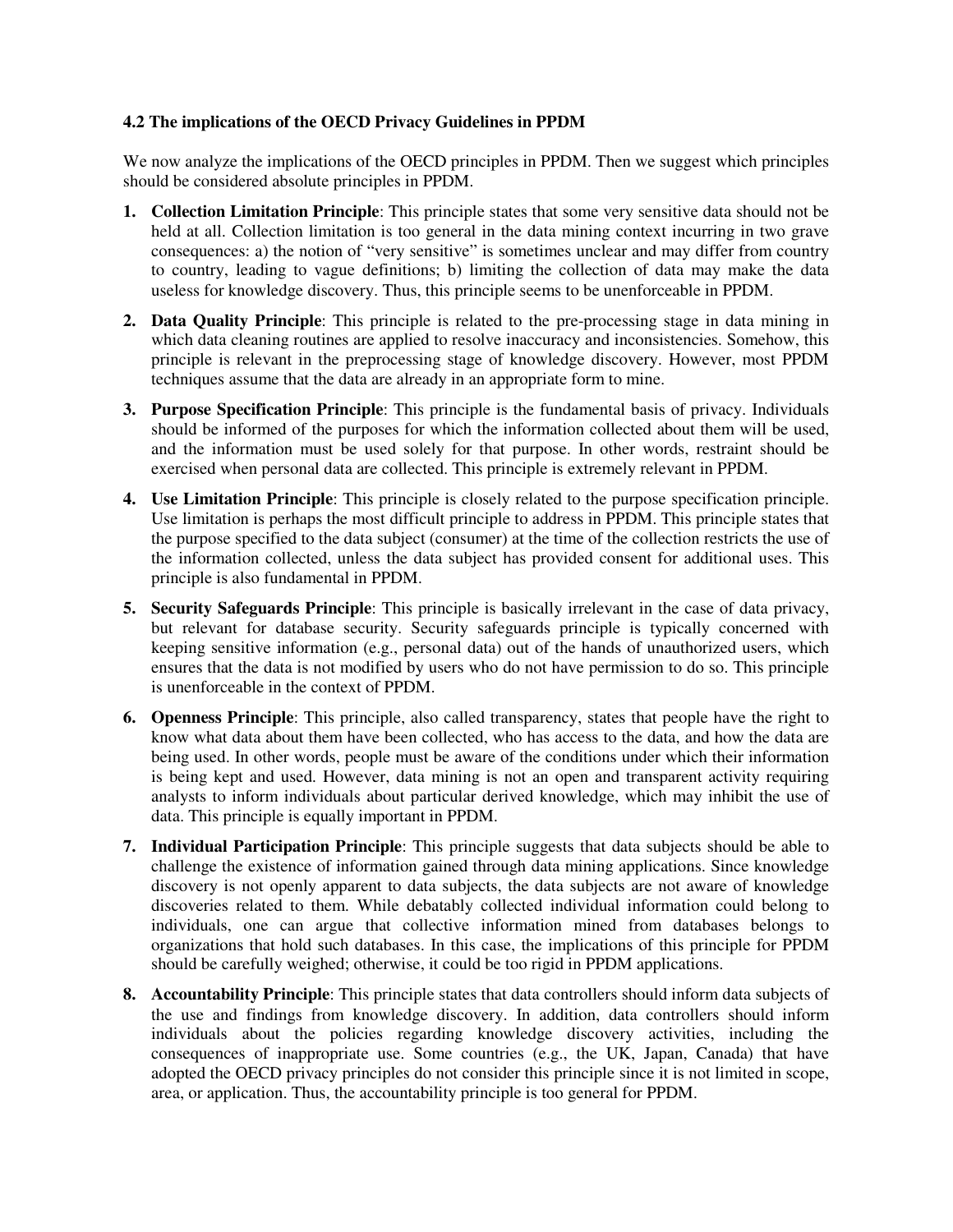Our analysis above suggests that the OECD privacy principles can be categorized into three groups according to their influence on the context of PPDM:

- **Group 1** is composed of those principles that should be considered as absolute principles in PPDM, such as Purpose Specification, Use Limitation, and Openness.
- **Group 2** consists of some principles that somehow impact PPDM applications, and their full implications should be understood and carefully weighed depending on the context. The principles that fall into this category are Data Quality and Individual Participation.
- **Group 3** encompasses some principles that are too general or unenforceable in PPDM. This group includes Collection Limitation, Security Safeguards, and Accountability. Clearly, the principles categorized in groups 1 and 2 are relevant in the context of PPDM and are fundamental for further research, development, and deployment of PPDM techniques.

#### **4.3 Adopting PPDM Policies from the OECD Privacy Guidelines**

One fundamental point to be considered when designing some privacy policies is that too many restrictions could seriously hinder the normal functioning of business and governmental organizations. The worst thing is that restrictions, if not carefully weighed, could make PPDM results useless.

Given these facts, we suggest some policies for PPDM based on the OECD privacy principles. We try to find a good compromise between privacy requirements and knowledge discovery. We describe the policies as follows:

- **1. Awareness Policy**: When a data controller collects personally identifiable information, the data controller shall express why the data are collected and whether such data will be used for knowledge discovery.
- **2. Limit Retention Policy**: A data controller shall take all reasonable steps to keep only personal information collected that is accurate, complete, and up to date. In the case of personal information that is no longer useful, it shall be removed and not subjected to analysis to avoid unnecessary risks, such as wrong decision making which may incur liability.
- **3. Forthcoming Policy**: Policies regarding collecting, processing, and analyzing that produce new knowledge about individuals shall be communicated to those about whom the knowledge discovered pertains, in particular when the discovered knowledge is to be disclosed or shared.
- **4. Disclosure Policy**: Data controllers shall only disclose discovered knowledge about an individual for purposes for which the individual consents and the knowledge discovered about individuals shall never be disclosed inadvertently or without consent.

#### **5. Requirements for PPDM**

#### **5.1 Requirements for the development of technical solutions**

Ideally, a technical solution for a PPDM scenario would enable us to enforce privacy safeguards and to control the sharing and use of personal data. However, such a solution raises some crucial questions:

 What levels of effectiveness are in fact technologically possible and what corresponding regulatory measures are needed to achieve these levels?

What degrees of privacy and anonymity must be sacrificed to achieve valid data mining results?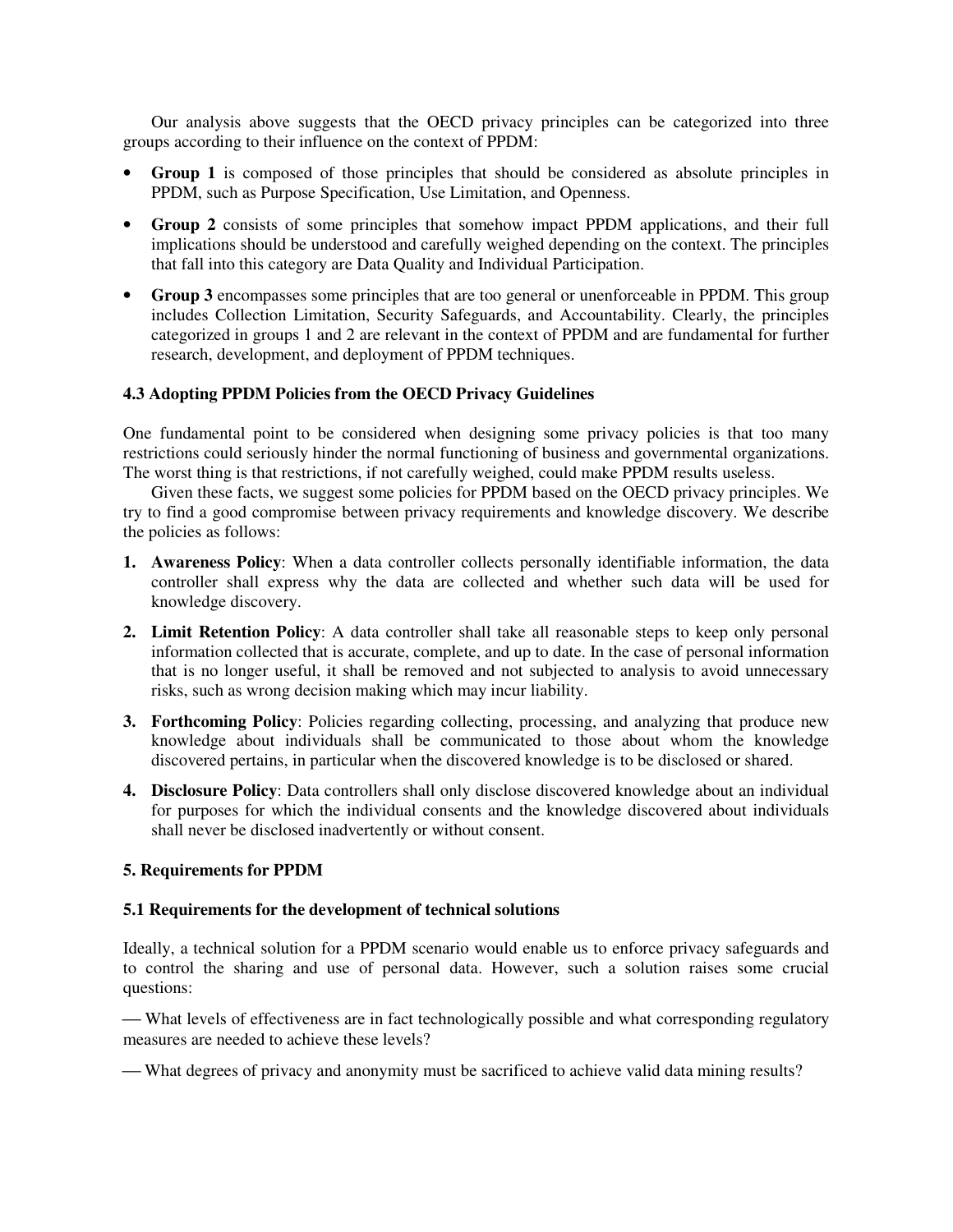These questions cannot have "yes-no" answers, but involve a range of technological possibilities and social choices. The worst response to such questions is to ignore them completely and not pursue the means by which we can eventually provide informed answers.

Technology alone cannot address all of the concerns surrounding PPDM scenarios [2]. The above questions can be to some extent addressed if we provide some key requirements to guide the development of technical solutions.

The following key words are used to specify the extent to which an item is a requirement for the development of technical solutions to address PPDM:

- **Must:** this word means that the item is an absolute requirement;
- **Should**: this word means that there may exist valid reasons not to treat this item as a requirement, but the full implications should be understood and the case carefully weighed before discarding this item.
- **1. Independence**: A promising solution for the problem of PPDM, for any specific data mining task (e.g., association rules, clustering, classification), should be independent of the mining task algorithm.
- **2. Accuracy**: When it is possible, an effective solution should do better than a trade-off between privacy and accuracy on the disclosure of data mining results. Sometimes a trade-off must be found as in scenario 2 in Section 3.3.
- **3. Privacy Level**: This is also a fundamental requirement in PPDM. A technical solution must ensure that the mining process does not violate privacy up to a certain degree of security.
- **4. Attribute Heterogeneity**: A technical solution for PPDM should handle heterogeneous attributes (e.g., categorical and numerical).
- **5. Versatility**: A versatile solution to address the problem of PPDM should be applicable to different kinds of information repositories, i.e., the data could be centralized, or even distributed horizontally or vertically.
- **6. Communication Cost**: When addressing data distributed across many sites, a technical solution should consider carefully issues of communication cost.

#### **5.2 Requirements to guide the deployment of technical solutions**

Information technology vendors in the near future will offer a variety of products which claim to help protect privacy in data mining. How can we evaluate and decide whether what is being offered is useful? The nonexistence of proper instruments to evaluate the usefulness and feasibility of a solution to address a PPDM scenario challenge us to identify the following requirements:

- **1. Privacy Identification**: We should identify what information is private. Is the technical solution aiming at protecting individual privacy or collective privacy?
- **2. Privacy Standards**: Does the technical solution comply with international instruments that state and enforce rules (e.g., principles and/or policies) for use of automated processing of private information?
- **3. Privacy Safeguards**: Is it possible to record what has been done with private information and be transparent with individuals about whom the private information pertains?
- **4. Disclosure Limitation**: Are there metrics to measure how much private information is disclosed? Since privacy has many meanings depending on the context, we may require a set of metrics to do so. What is most important is that we need to measure not only how much private information is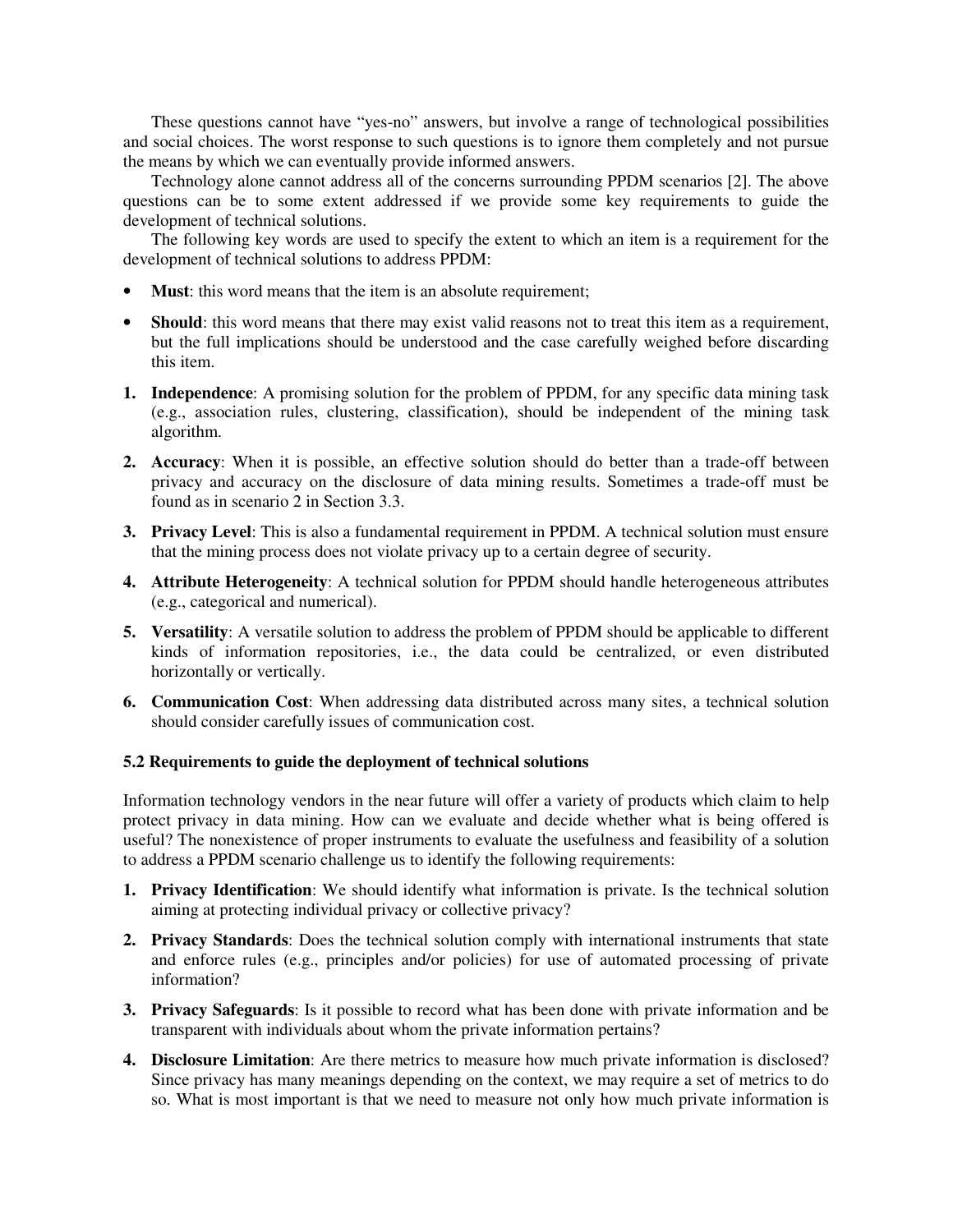disclosed, but also measure the impact of a technical solution on the data and on valid mining results.

**5. Update Match**: When a new technical solution is launched, two aspects should be considered: a) the solution should comply with existing privacy principles and policies; b) in case of modifications to privacy principles and/or policies that guide the development of technical solutions, any release should consider these new modifications.

#### **6. Related Work**

Data mining from a fair information practices perspective was first discussed in [15]. O'Leary studied the impact of the OECD guidelines in knowledge discovery. The key finding of this study was that the OCDE guidelines could not anticipate or address many important issues regarding knowledge discovery, and thus several principles are too general or unenforceable. Our work here is orthogonal to that one in [15]. We investigate the influence of the OECD principles in the context of PPDM categorizing them in different groups of relevance. In particular, we show that the OECD guidelines are accepted world-wide and therefore they represent the primary components for standardization in PPDM. We discuss how the community in PPDM could derive some principles and policies from the OECD guidelines.

More recently, Clifton et al. discussed the meaning of PPDM as a foundation for further research in this field [3]. That work introduces some definitions for PPDM and discusses some metrics for information disclosure in data mining. The work in [3] is complementary to our work. The primary goal of our work is to put forward standardization issues in PPDM. Our effort encompasses the design of privacy principles and policies, and requirements for the development and deployment of technical solutions for PPDM.

#### **7. Conclusions**

In this paper, we make some effort to establish the groundwork for further research in the area of Privacy-Preserving Data Mining (PPDM). We put forward standardization issues in PPDM. Although our work described in this paper is preliminary and conceptual in nature, we argue that it is a vital prerequisite for standardization in PPDM.

Our primary goal in this work is to conceive a common framework for PPDM, notably in terms of definitions, principles, policies, and requirements. The advantages of a framework of that nature are: (a) a common framework will avoid confusing developers, practitioners, and many others interested in PPDM; (b) adoption of a common framework will inhibit inconsistent efforts in different ways, and will enable vendors and developers to make solid advances in the future in the PPDM area.

Our contributions in this paper can be summarized as follows: 1) we describe the problems we face in defining what information is private in data mining, and discuss how privacy can be violated in data mining; 2) we define privacy preservation in data mining based on users' personal information and information concerning their collective activity; 3) we describe the general parameters for characterizing scenarios in PPDM; 4) we analyze the implications of the Organization for Economic Cooperation and Development (OECD) data privacy principles in knowledge discovery; 5) we suggest some policies for PPDM based on instruments accepted world-wide; and 6) we propose some requirements for the development of technical solutions and to guide the deployment of new technical solutions.

#### **Acknowledgments**

Stanley Oliveira was partially supported by CNPq, Brazil, under grant No. 200077/00-7. Osmar Zaïane was partially supported by a research grant from NSERC, Canada.